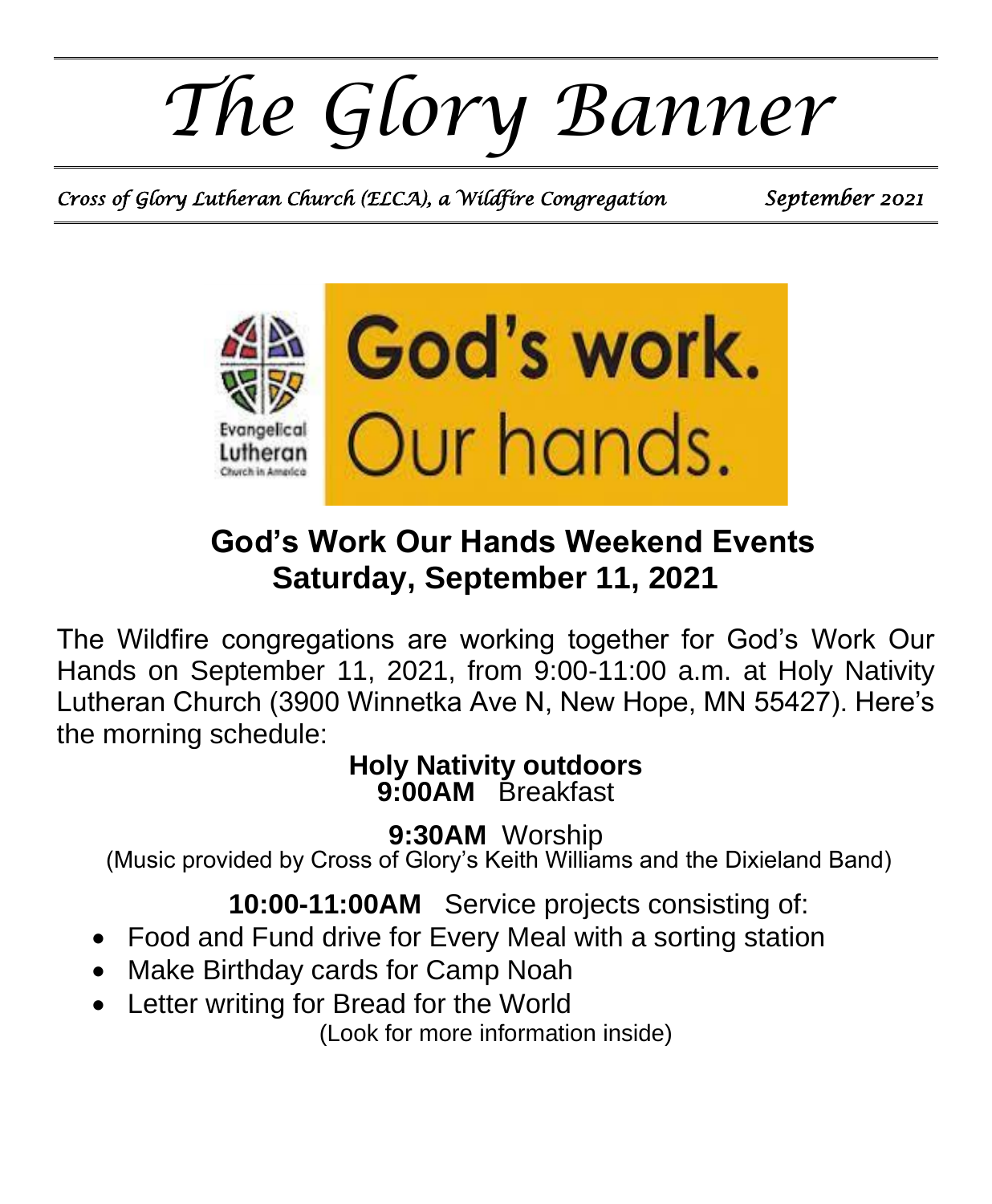

# **God's Work Our Hands Weekend Events Saturday, September 11, 2021**

Cross of Glory is providing the birthday card templates for participants to color. What is Camp Noah? From the LSS web site: "Camp Noah is a day camp program that serves children in communities that have been impacted by disaster. During Camp Noah, a team of certified camp staff accompany campers through a resiliency building curriculum that enables children to process their disaster and trauma experiences. Each camp is customized to the local community and offers children a safe space to tell their stories and build the resiliency skills they need to move forward. Since 1997, Camp Noah has served in 21 states and Puerto Rico. Sometimes in the busy time during recovery from disaster, milestones that are important to children, like birthdays, can be overlooked. Because of this, a birthday party celebrating all children is held at each Camp Noah event.

We appreciate your help in coloring birthday cards for children attending Camp Noah. Please decorate as many cards as you like – the more colorful and creative the better!"

We hope that as many of you as possible can come on out to Holy Nativity to serve together with fellow Lutherans at a fun and meaningful service project involving 8 congregations!

**Cross of Glory Rally Sunday, September 12, 2021**: If you couldn't make it to the Wildfire event on Saturday, we will have additional birthday cards for you to color following worship. Take some time to either sit and color and visit on Rally Sunday or take a card home and return it the following Sunday.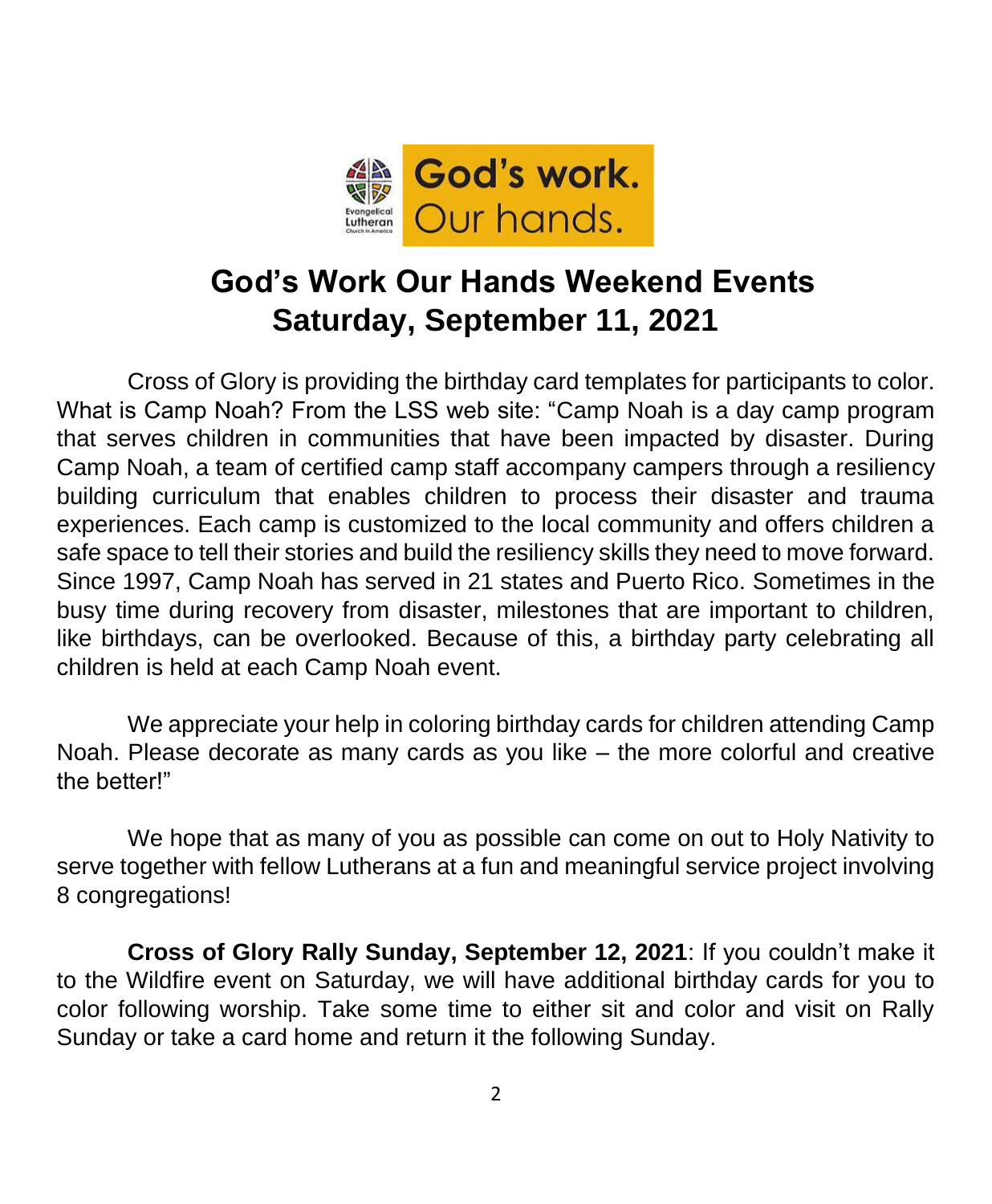### **Here is more information about Saturday, September 11th: Holy Nativity Lutheran Church, 3900 Winnetka Avenue N, New Hope**

### **Wildfire Churches/God's Work, Our Hands**

#### **Items to bring for Food and Fund Drive for Every Meal:**



**Fruits:** Pineapple, peaches, mango, pears, applesauce, mandarin oranges, mango, prunes/raisins **Vegetables:** Carrots, Corn, mixed veggies, green beans, peas, bamboo shoots, baby corn **Entrees:** Chili, chicken noodle soup, pasta sauce, mac and cheese, ravioli, enchilada sauce, chipotle in adobo, diced chiles, diced tomato, tomato paste, Fava beans, curry soup, coconut milk, curry paste, tomato soup

**Base/Grain:** Rice, spaghetti, macaroni, oatmeal, corn flour, fideo noodle, rice noodle, bean thread noodle

**Protein:** Tuna, chicken, black bean

**Did you know: more than 300,000 children in Minnesota live with food insecurity.** When these children don't have access to free and reduced meal programs at school, they don't have access to reliable food and the risk of hunger is very real. **Every Meal** works to fight hunger in our community by filling the gaps in food access that children face during weekends, summers, and extended break.

#### **Additional Information:**

It is best if all canned items are under 16oz. Looking for pop tops Requesting that items be nut-free Not accepting expired food. Please make sure the food you are donating will not expire for at least the next six months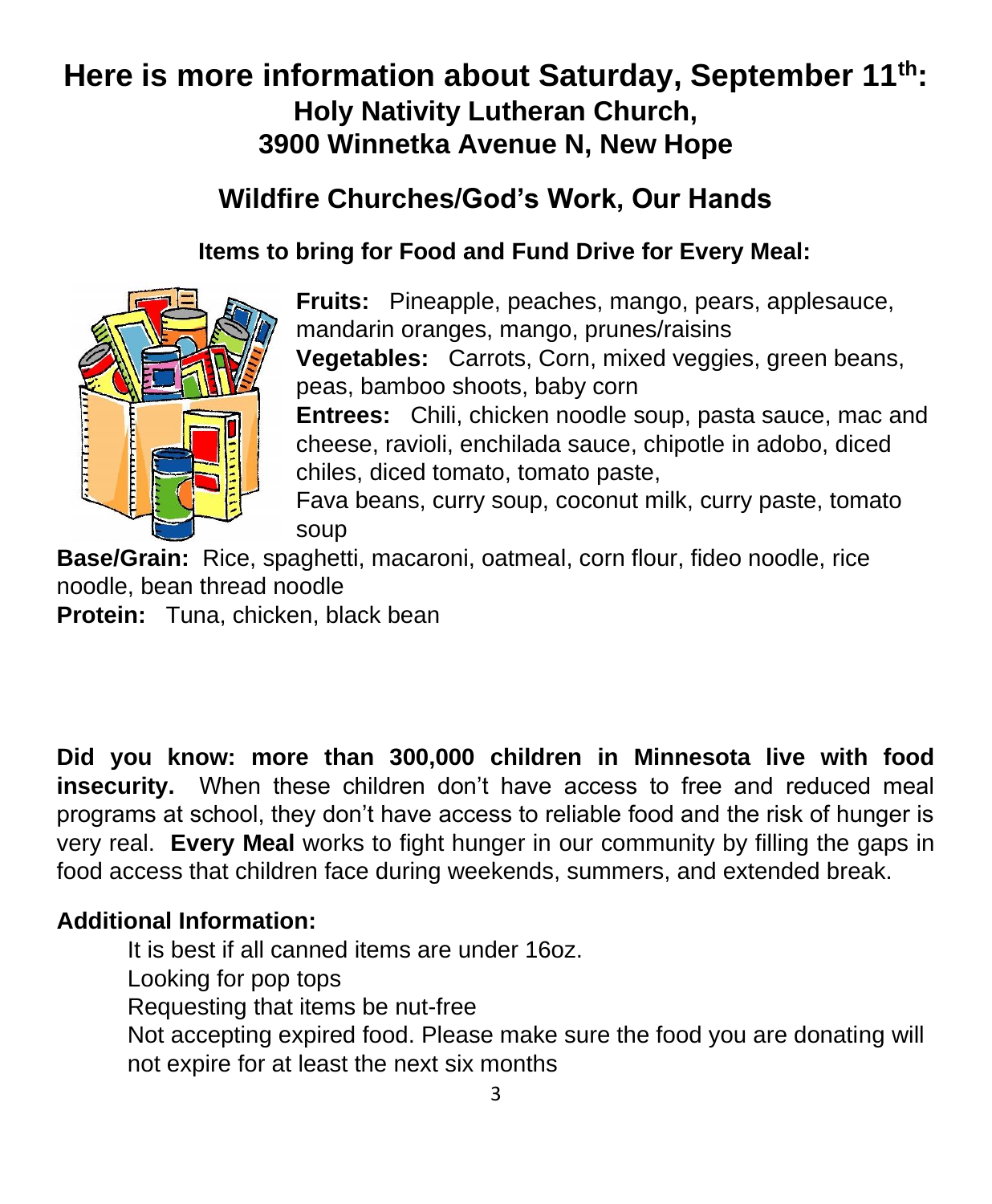

#### **JOIN US FOR WORSHIP**

There are many ways to worship with us here at Cross of Glory. Below are the various ways to take part in our worship life at this time:

- **In-person**  Join us on Sunday mornings at 9:30 am for worship in the sanctuary. We ask that you wear a mask in the church building for your safety and the safety of others.
- **Zoom** Tune into services in live-time via Zoom on Sunday mornings at 9:30 am. For further information about how to connect to Zoom by computer or phone, visit our website.
- **Recorded services** We'll continue to post weekly videos of recorded services. Visit [www.vimeo.com/cogtv](http://www.vimeo.com/cogtv) for all recorded services.
- **Bulletins** –Bulletins will be available at church on Sundays (for in-person worshippers) and all bulletin information will be available online (for virtual worshippers). If you'd like to receive a bulletin by mail or email, please call the church office at 763-533-8602.



# **Recap of August 2021 Council Meeting**

Progeny School - classes starting soon. Helped the school get protocols for fire escape and active shooter. They will work with Fire and Police at Brooklyn Center.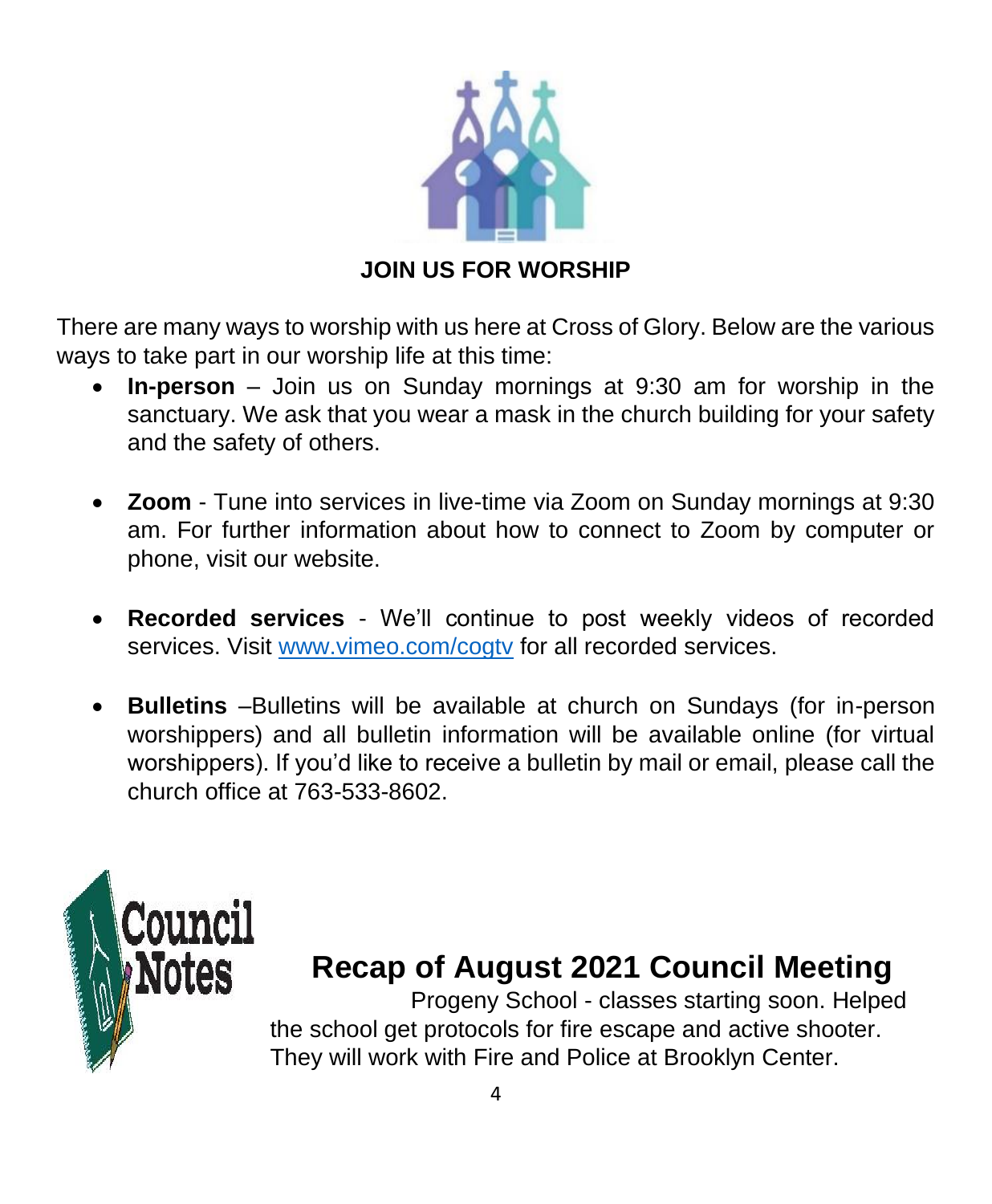COVID update - we will be required to continue masking when in the building, physical distancing and sanitizing hands when entering.

New sign has solar lights on it at night.

Approved a \$100 donation for Wildfire Collaborative project on Sept 11 at Holy Nativity Church in New Hope.

Pastor Kisten's last Sunday is Sept 5th. Please wish her well and thank her for her wonderful leadership these last three months.

Pastor Ali will be back from maternity leave on Sunday, Sept 12 along with Isak and baby Kate! Judy Lewis, Council President



# **Volunteer Opportunity with our community partner CAPI**

From Monique Hernandez, Development and Communications Director for CAPI: "We are in need of volunteers for our fresh produce distributions, specifically Sept. 10, and Oct. 8. We had volunteers lined up and they just informed us that now they are unable to come. Volunteer time is from 12 – 3 pm. The link to sign up is below."

<https://www.signupgenius.com/go/10c0d45a5ac29a2f5c52-capi1>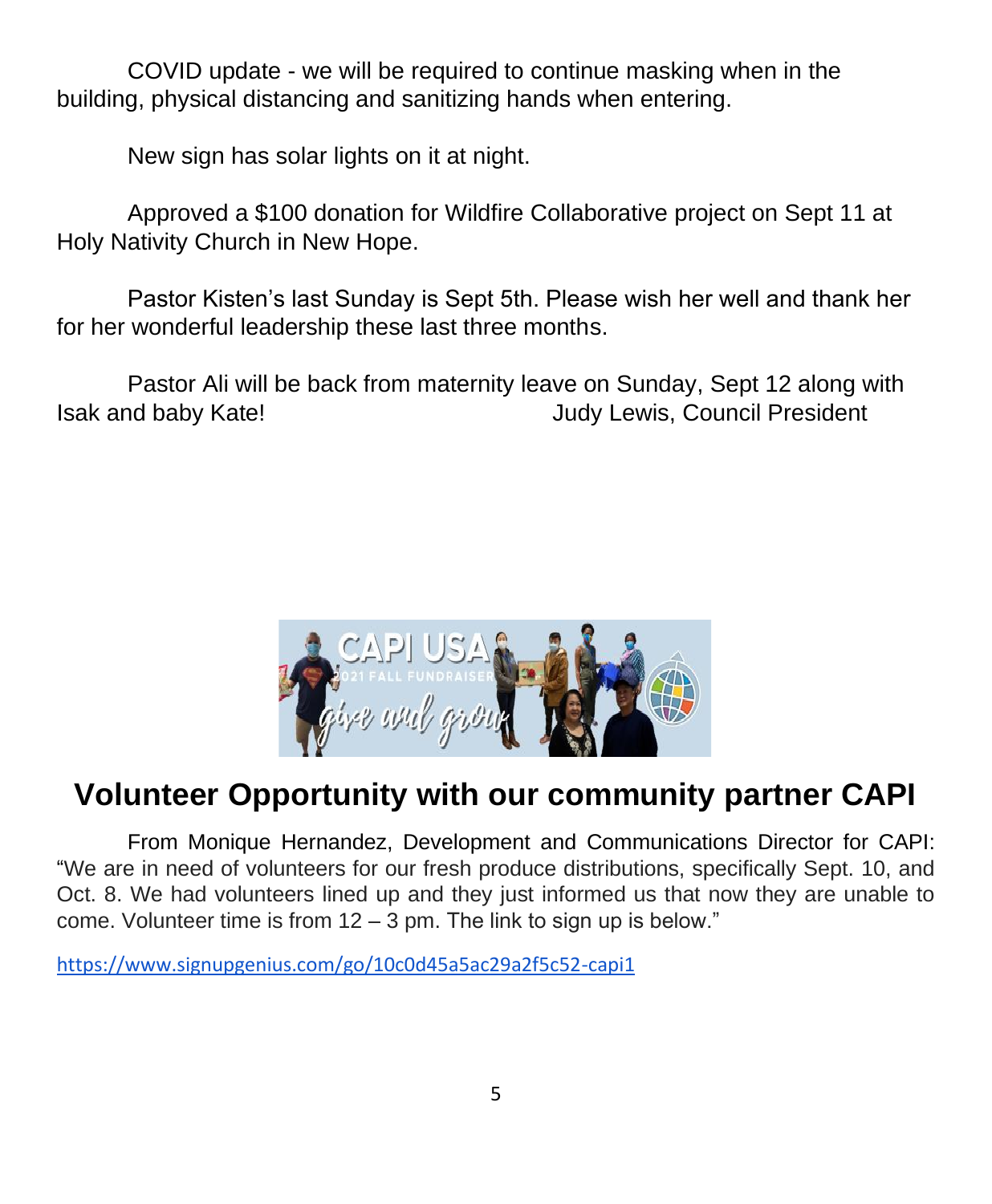### **CROSS OF GLORY TO TAKE PART IN FAITH & NEIGHBORING PRACTICES LEARNING COMMUNITY**

Cross of Glory is excited to share that we were recently selected to take part in a new initiative through the Minneapolis Area Synod that invites select congregations to explore the intersection of faith and neighboring. Beginning in the fall of 2021, Cross of Glory will be joining a two-year learning community alongside four other local ELCA congregations—including some of our Wildfire partner churches — to explore "Faith Practices and Neighboring Practices." The project is supported by the Lilly Foundation's Thriving Congregations Initiative, and hopes to foster practices that "deepen the spiritual life of the congregation through more significant engagement with the surrounding community, places where God's presence precedes our engagement." Five members of Cross of Glory will serve as congregational leaders in this project, attending monthly gatherings and quarterly retreats with our learning cohort, and inviting the larger congregation to share in these practices together. If you're interested in learning more or taking part, please reach out to Pastor Ali at [atranvik@crossofglory.us.](mailto:atranvik@crossofglory.us)



Middle school and high school aged youth are invited to take part in the joint Wildfire Youth Group starting this fall! On the first Wednesday of the month from 6:45- 7:30 pm, youth will gather at a different Wildfire church for a time of fellowship and faith formation. This is a great opportunity to grow in your faith while getting to know other teens at our fellow Wildfire churches. Mark your calendars! The first gathering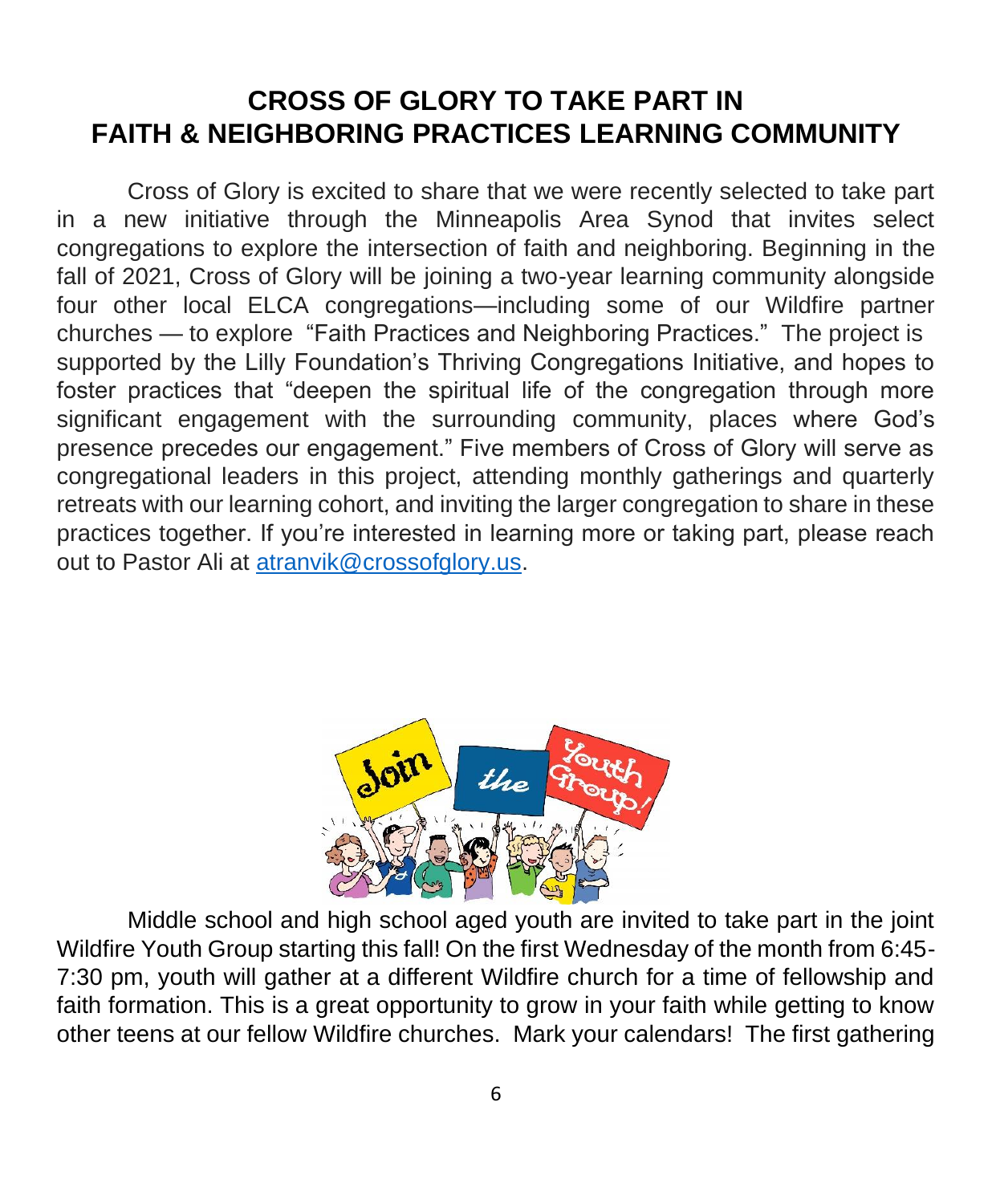is scheduled for **Wednesday, October 6th at Holy Nativity Lutheran Church (3900 Winnetka Ave N, New Hope).**

Bring some friends and join us for outdoor worship, games, and snacks (all Covid-friendly). Reach out to Pastor Ashley at: [pastorashley@holynativity.net](mailto:pastorashley@holynativity.net) with any questions.



**50 + and Friends**

After 32 years, I regret to say we are no longer able to continue our group. A bus costs \$600.00 at the lowest which is about \$22.00 each making trips at least \$60.00 each.

I don't know if the price or the pandemic is responsible for the lack of response, only 19 people said they were interested in trips at this time (only 3 in September and 5 for the October trip). Which means if I keep making reservations, I just have to call again to cancel them.

It's been fun all this time! We have gone on many wonderful trips over the years. Thank you all for your participation.

Marian Priest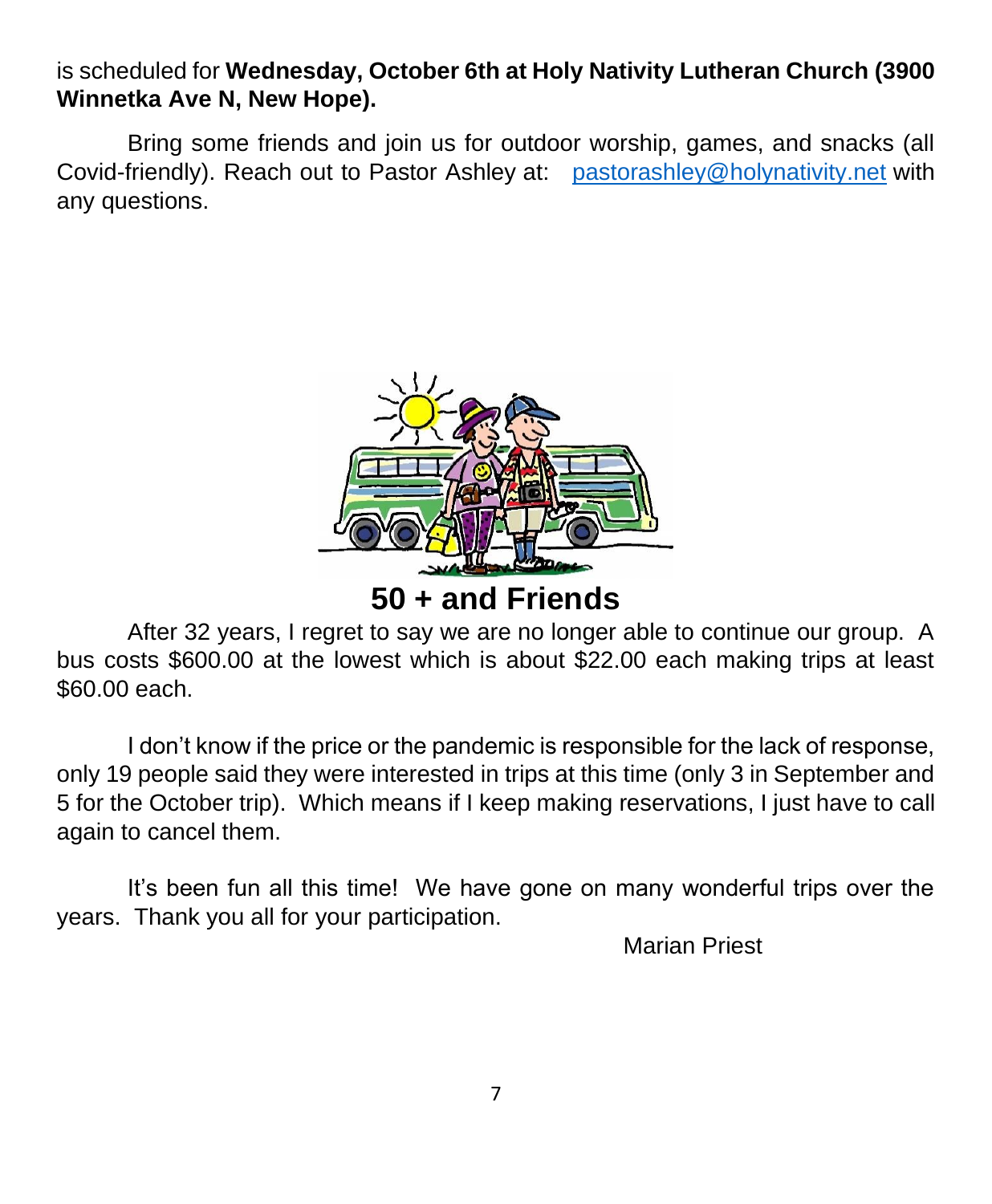

We are following CDC guidelines and MDH recommendations regarding COVID-19 protocols. With the rise of the delta variant, COVID rates have continued to rise in Hennepin County and in our cities. With the shared health of our entire community in mind, the following are in effect:

- **Masks:** We are asking everyone to wear a mask while in the church building, covering your mouth and nose. This includes those who have been vaccinated. If you do not have a mask, they are available at the church.
- **Hand Sanitizing:** Please sanitize your hands whenever you enter the building.
- **Physical Distance:** We will continue physical distancing before, during services, and afterwards while in the church building. We ask you to refrain from handshaking, hugging, or other actions that cause you to not physically distance from others.
- **Communion:** Communion will be celebrated in-place in the pews the first Sunday of the month.
- **Offering:** Offering plates will continue to be available in the narthex outside the sanctuary, and you may also send or drop off your gifts to the church or contribute online or electronically.

We continue to encourage the Cross of Glory community to be vaccinated if possible. If you need information or assistance, please contact the church office, Task Force members, or visit<https://mn.gov/covid19/vaccine/index.jsp>

Thank you for your ongoing grace, creativity, patience, and care as we seek to faithfully share life together.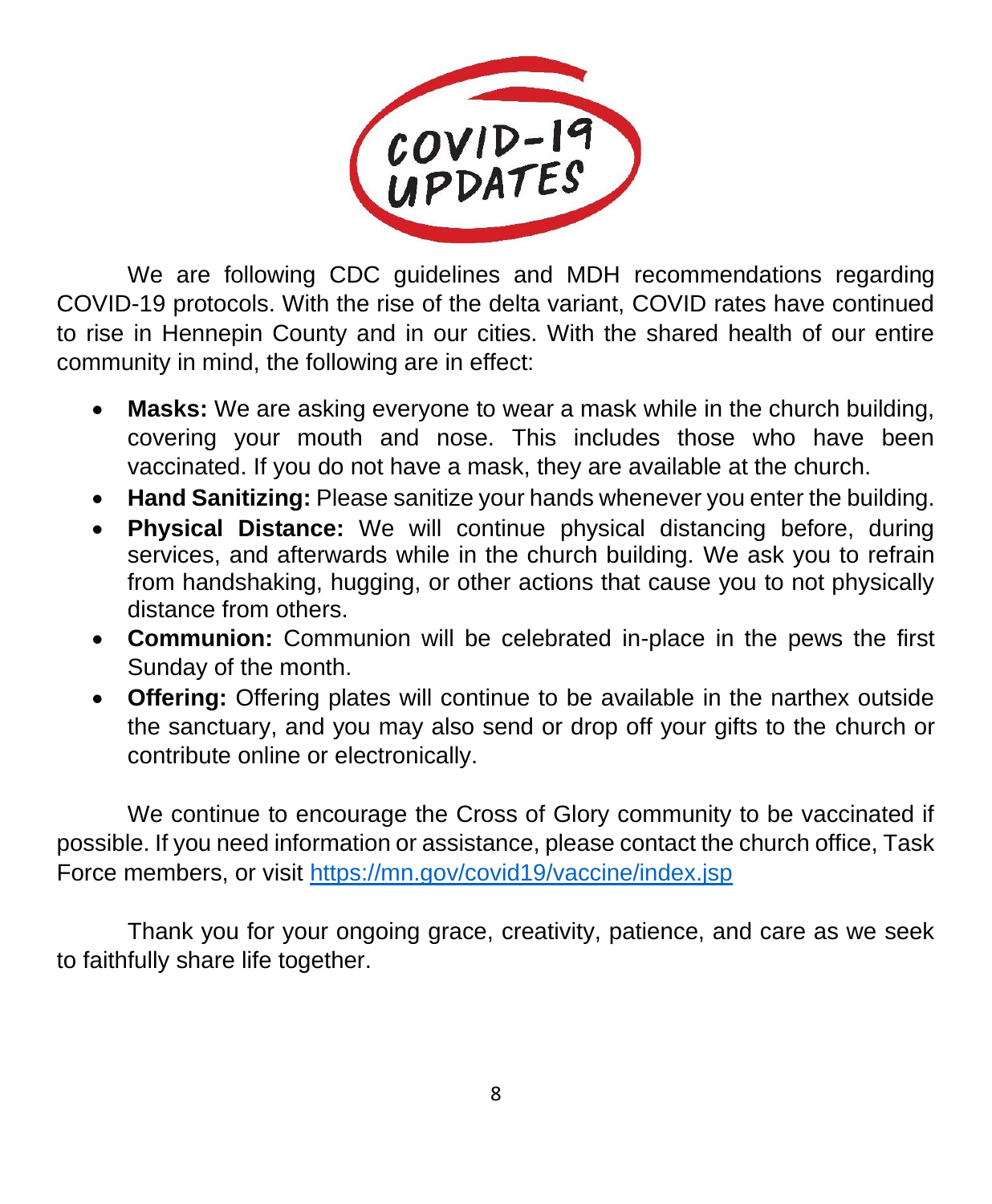# **WOMEN of the ELCA**



### **FALL 2021 BIBLE STUDY: The gift of the spirit**

Celtic Christians likened the Holy Spirit not to a dove, but to a goose. In these three sessions of the fall *Gather* Bible study, the Rev. Sara Olson-Smith associate pastor at St

Paul Lutheran Church, Davenport, Iowa, will lead us on our own divine Wild Goose chase. We'll track the Holy Spirit's actions throughout the Bible and throughout our lives. We'll explore how the Spirit moves God's people into adventures and lives we would never dare risk on our own.

#### **SEPTEMBER ~ Session 1: SPIRIT OF GOD: Revealer and resource**

The Holy Spirit might be the most misunderstood or mysterious member of the Trinity, but the Spirit of scripture is not shy. Together we'll uncover the bold, truthtelling Spirit active in our lives. After a quick review of the mystery of the Trinity, we'll read parts of Jesus' farewell discourse, and hear how the Spirit continues to reveal the truth of Jesus to us and to the world. We'll discuss how the gift of the Holly Spirit is a resource for God's people, giving us power we need to do God's work.

I watched the video for Session one Rev. Sara Olson-Smith has on the Gather web site. She was exciting and so full of the awesomeness of the Holy Spirit that our study should not be boring. (gathermagazine.org in the upper right corner find RESOURCES, click on the title SARA OLSON-SMITH leads Gather September Bible Study)

#### **SOMETHING TO THINK ABOUT** by *Jackie*

God hears more than our words, He listens to our heart. (from September 2018 *Happenings)*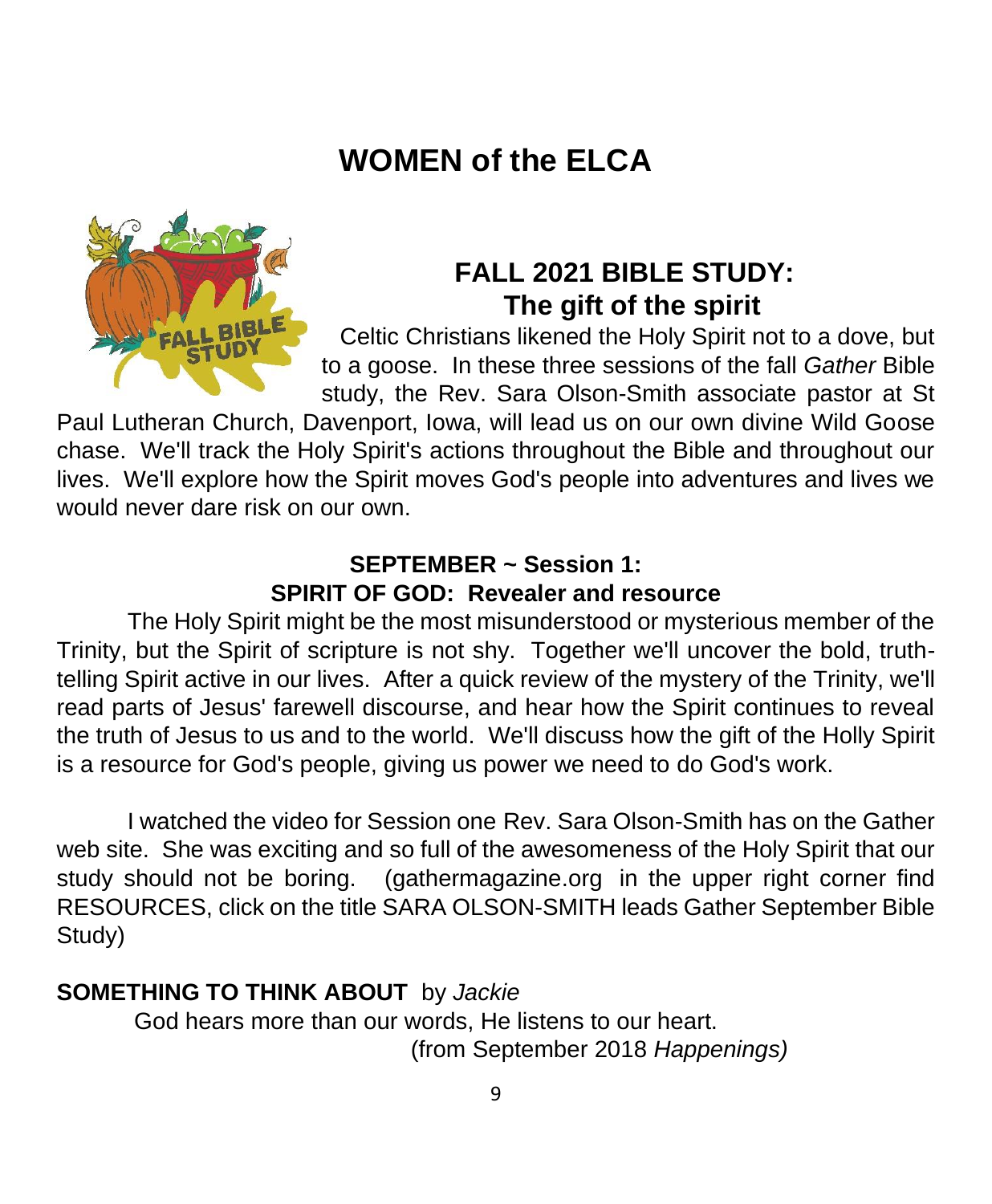

# **CEAP Quilters**

The CEAP Quilters will return to church on Monday, September 13, and work from 9:00am to 12:00pm. We hope to have many of our quilters return!

We will plan to have the quilts on the pews on Sunday, November 21<sup>st</sup> and have CEAP pick them up on Monday, November 22<sup>nd</sup> if everything works out. We do not quilt in December and return to gathering to quilt in January.

Ruth Lundquist



I would like to thank everyone for their prayers, cards, letters, phone calls, their well wishes, and blessings while I have been on this cancer journey. I have received good news from the doctors, and now just have to wait and see what happens next. Thank you. *Gail Anderson*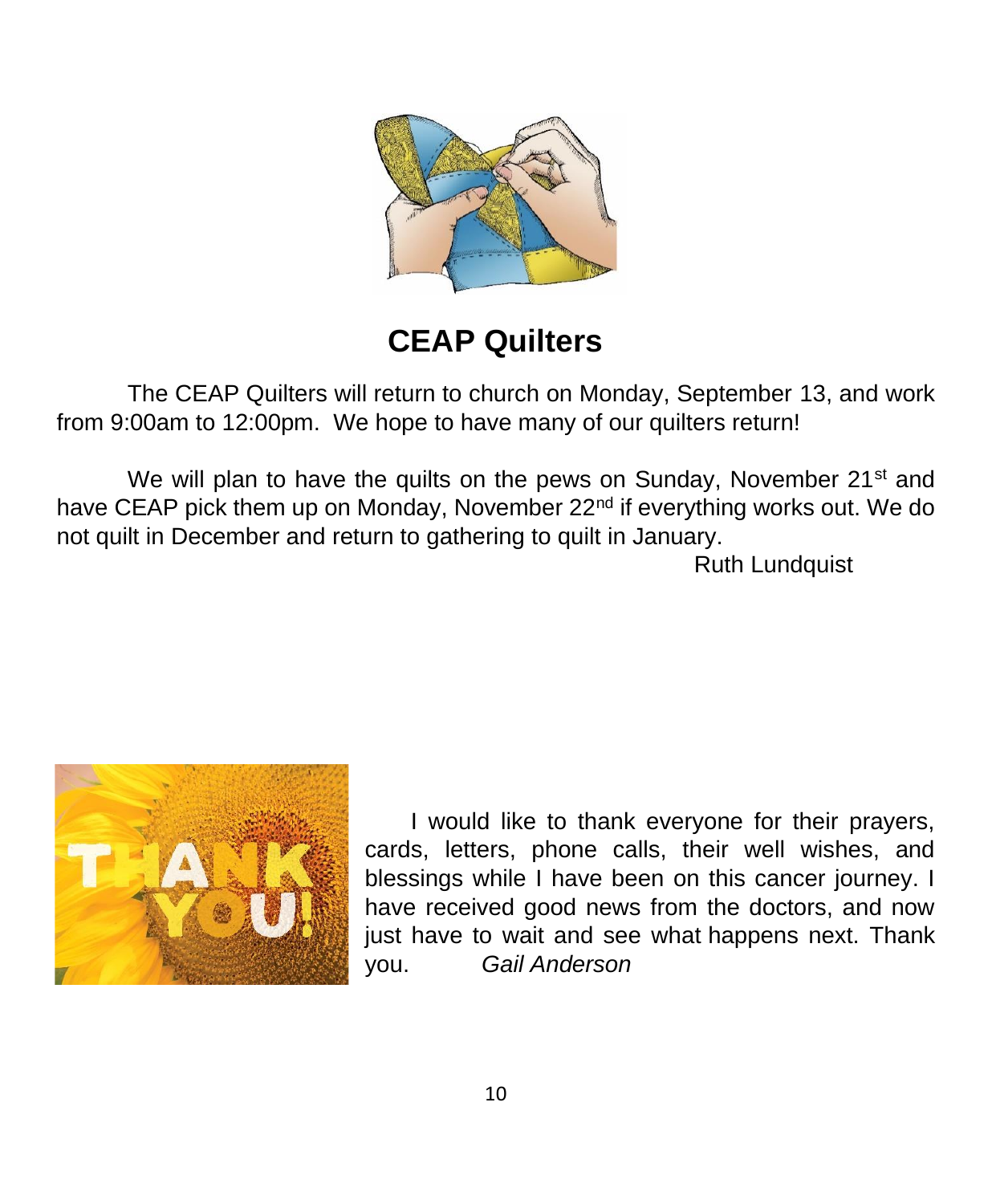

### **Sunday Morning Ministers**



**September 5: Dawn Bailey September 12: Lois Tollefsrud**

- **September 19: Gayle Merritt**
- -
- **September 26: Kim Jacobson**



**September 5: Delores Olson, Judy Olson September 12: Ron and Lois Tollefsrud September 19: Tom Simon, Linda Knudsen September 26: Linda Knudsen, Judy Lewis**



**If you have an article or information you would like included in the October newsletter, please email it to Sue at [svukelich@crossofglory.us](mailto:svukelich@crossofglory.us) by September 23rd .**